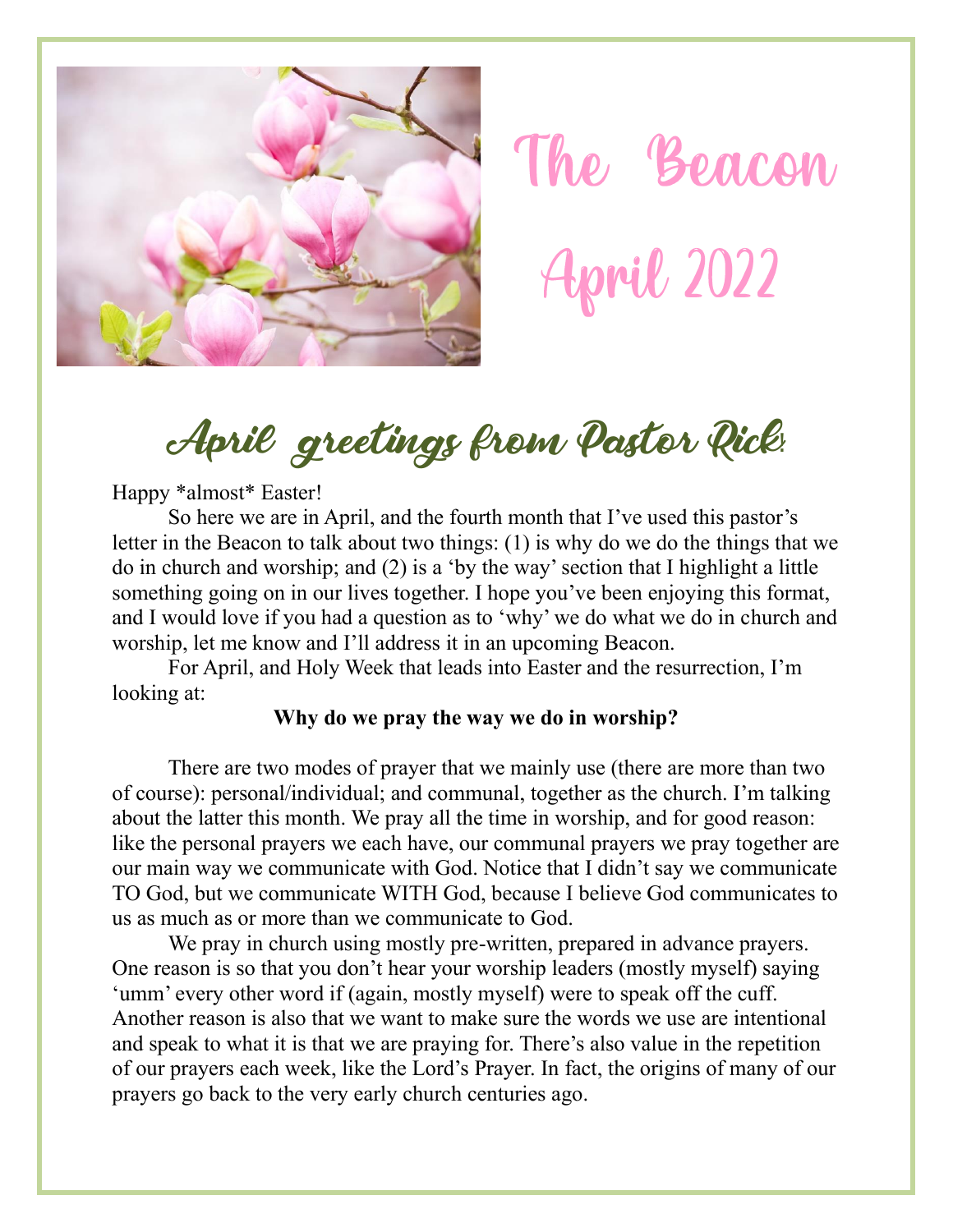We pray during worship for God to come to us through the word, for God to be present with us in Holy Communion, to thank and bless the offerings we receive, and so on. We also pray for the needs of the world, God's creation, our community that we live in, and all those we know of who are in need of prayer for illness or injury of any kind.

We do not pray alone, of course. Remember that Trinity isn't the only church that prays. There are more than 60 ELCA churches in WNY, and over 150 in our Synod, and over 8,900 worshipping communities and 3.3 million people in the ELCA…all praying for the same or similar needs, all at once each week. Multiply that by Lutherans around the world, and our siblings in other faith traditions, and it all adds up to billions of people praying around the world! Prayer certainly adds up to something!

We try to leave space in our prayers to speak to the needs that any given moment presents which pre-written prayers don't capture. But our words and our prayers aren't perfect. God knows this. And it's why I give thanks that we have a God who knows our needs, which sometimes come out in sighs that are too deep to express in words. It's why we've recently inserted a solid minute into our prayers each week to exhale those sighs, and to breathe in God's breath of peace, comfort, grace, forgiveness, healing and so much more.

I hope this gives you hope that you don't pray alone, and the prayers we pray together in worship aren't empty words, but words that can definitely make a difference in the lives of those who we pray for and in the world we live. And as always, be attentive to prayers that may call on you to be the answer to those prayers. How powerful your answer to a prayer can be to those in need.

#### **By The Way…**

- We are forming a team who's mission is to write the prayers we use during the Prayers of the People in worship. If you'd like to join us, speak to me and I can fill you in on what we're looking for.
- Also, I am so excited that we are reintroducing in-person times for fellowship and interaction! The pandemic has eased enough to allow us to bring back the hospitality room after Sunday worship, and we are eagerly awaiting Easter Sunday with brunch and an Easter egg hunt following worship. Special thanks to Paula Jendrowski and Donna Kumpf for heading up our fellowship committee. Please reach out to them if you'd like to help re-establish this important form of life together as Trinity.
- For those we haven't seen in a while (whether it's been several weeks, months or even years) I hope you'll find an opportunity to re-connect with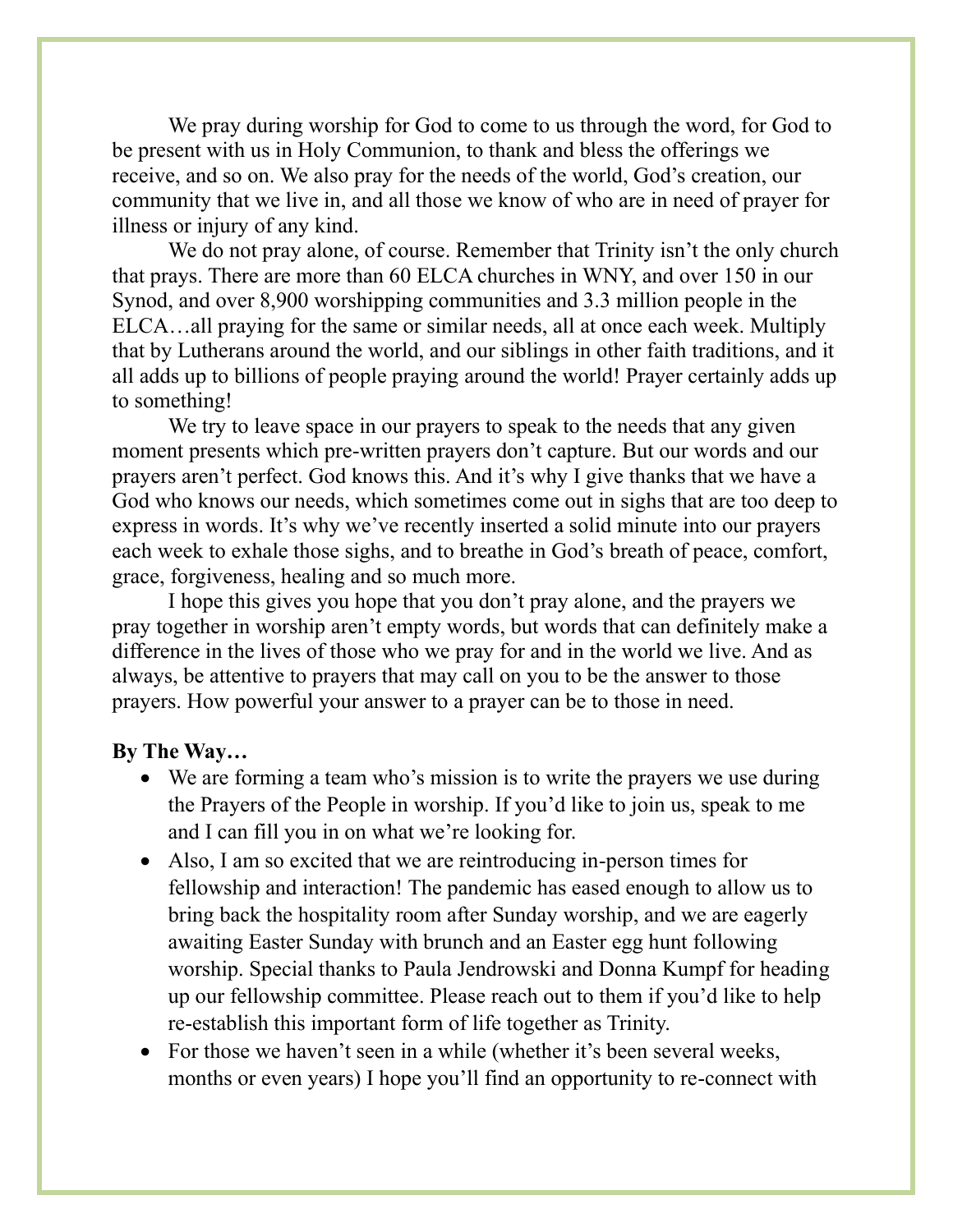Trinity. Know that there is a place for you, and that God is up to something big here. Come be a part of it!

Have a blessed Holy Week, a Happy Easter and enjoy these first days of Spring,

Pastor Rick MG



#### LIVESTREAMING AVAILABLE

Not able to make it to worship service in person? Don't forget to join us Sunday mornings at 9:30 a.m. on our livestream. To access it, go to [www.youtube.com,](http://www.youtube.com/) type in '**Trinity Akron**' in the search bar, and you should find our page. Then click on the day's worship to watch from home.

If you hit '*subscribe'* and follow our channel, you'll get updates and reminders of videos being posted, plus you'll help us get to 100 subscribers - at which point we get our very own YouTube channel web address, making it easier for people to find us. If you are in need of curbside communion, please contact Pastor for that as well.

Don't forget to follow us on Facebook and Instagram if you haven't already! On Facebook we are: Trinity Evangelical Lutheran Church of South Newstead. On Instagram we are trinityakronny.

**Your friendly Covid reminder:** Do not come to church if you are feeling ill in the slightest. Let's keep doing what we've been doing so well, loving and caring for our neighbors.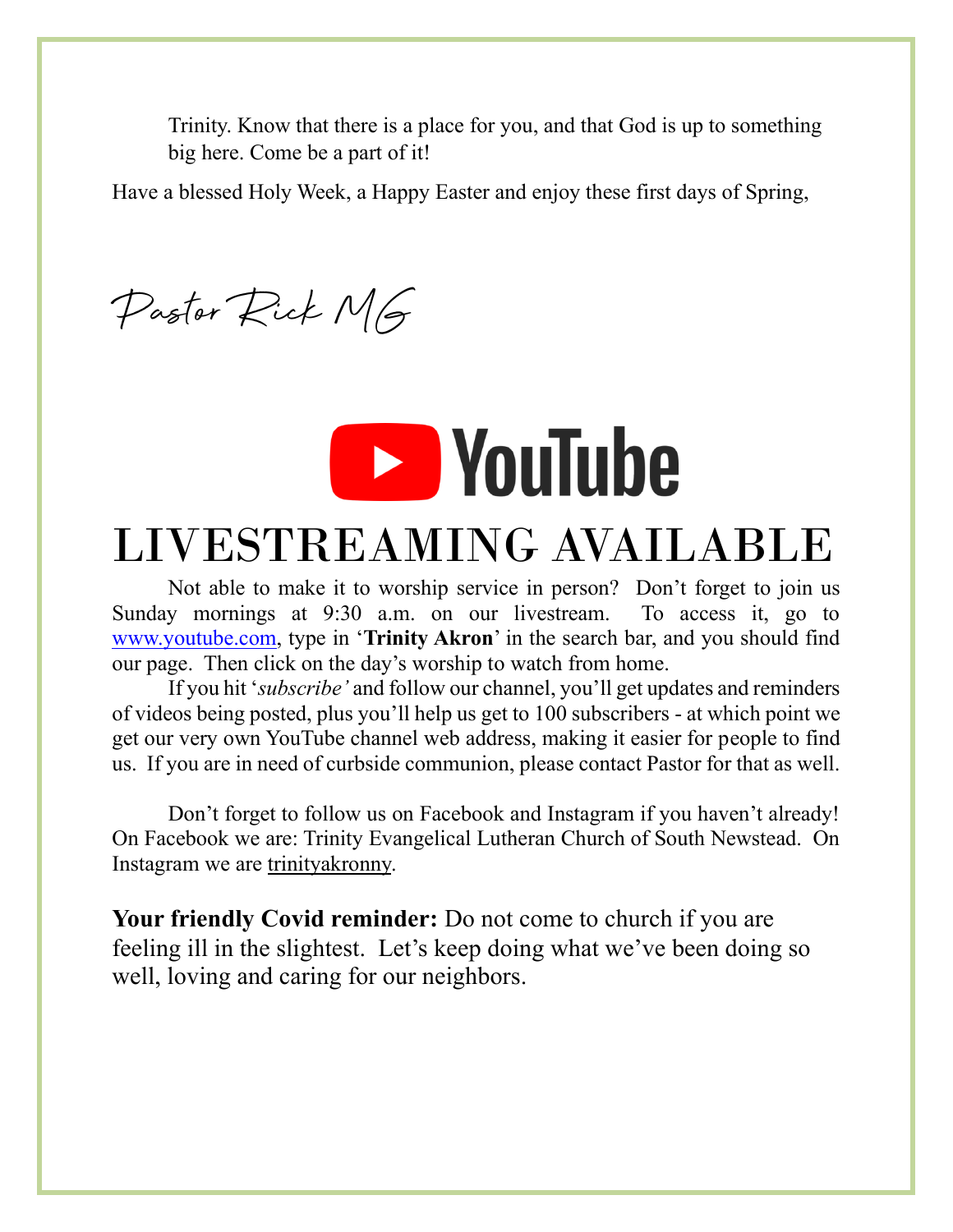#### Upcoming:

 $\triangleright$  **Palm Sunday** is April 10<sup>th</sup> at 9:30 am ➢ **Maundy Thursday** is April 14th at 7:00 pm

➢ **Good Friday** is April 15th at 8:00 pm

➢ **Easter Sunday** is April 17th at 9:30am

*These services will also be livestreamed on our YouTube channel. Go to [youtube.com](http://youtube.com/) and search for Trinity Akron.*



Council Meets at 7pm on **April 12th .**  $\ddot{ }$ 

### Easter Flowers

Easter flower orders are due this Sunday, **March 27th**. Printed forms are available in the narthex. You can also print your own at the end of this Beacon.

### 150<sup>th</sup> Anniversary

Trinity will be having our 150th Anniversary Worship Service & Picnic in Akron Falls Park on **Sunday, July 17th.** Worship will be at **10:30 am** (one hour later than usual) with the picnic with food, games and good times to follow.

### Sunday School

Mark your calendars for the next Sunday School meetings on **April 10th** and **May 8th**! On Easter Sunday, there will be an egg hunt for the kids!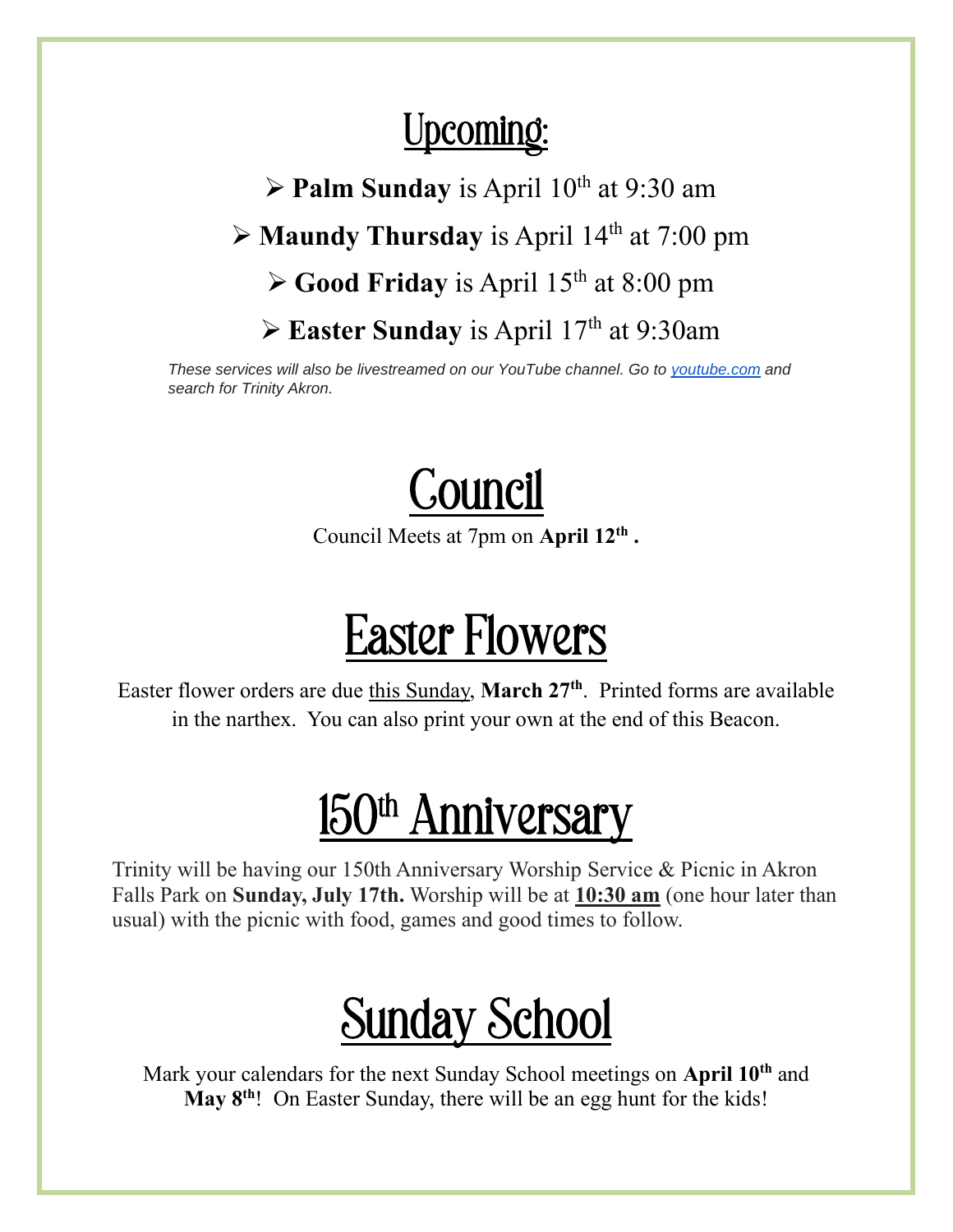### PLEASE PRAY FOR:

➢ *The family and friends of Hal Ferguson & Walt Wilkins*

➢ *Strength and healing for:*

- ❖ *Bill Beaky – back on chemo*
- ❖ *Jessica Brown – healing*
- ❖ *Annette Adamczak – strength*
- ❖ *Jodi (Linda Laurie's daughter) –covid*
- ❖ *Bob Say - cancer*
- ❖ *John Lang - cancer*
- ❖ *Eileen Kittel – awaiting cancer diagnosis & treatment*

## PROPERTY COMMITTEE

#### Volunteers Needed

Extra hands will be needed for spring cleaning at Trinity. All are welcome! Please join us on:

This Saturday: **March 26th** at 9am – Indoor Spring Cleaning **April 2nd** at 9am – Outdoor Yard Cleanup

## Lenten Midweek Devotions

Join us **Wednesday March 30th** and **April 6th** for our final two evening devotions from 6:30-7:15. We are looking at *Lent in Plain Sight: A Devotion through Ten Objects* by Jill L. Duffield. God is often at work through the ordinary: ordinary people, ordinary objects, ordinary grace. Through the ordinary, God communicates epiphanies, salvation, revelation, and reconciliation. It is through the mundane that we hear God's quiet voice. *Lent in Plain Sight* draws our attention to ten ordinary objects that Jesus would have encountered on his way to Jerusalem. This year our church will use the season of Lent to facilitate conversation and connection to each other and the meaning of this time in the church year. The goal of these devotions will be to focus on spiritual lessons and recognize how the seemingly ordinary can reveal the extraordinary presence of God in our lives.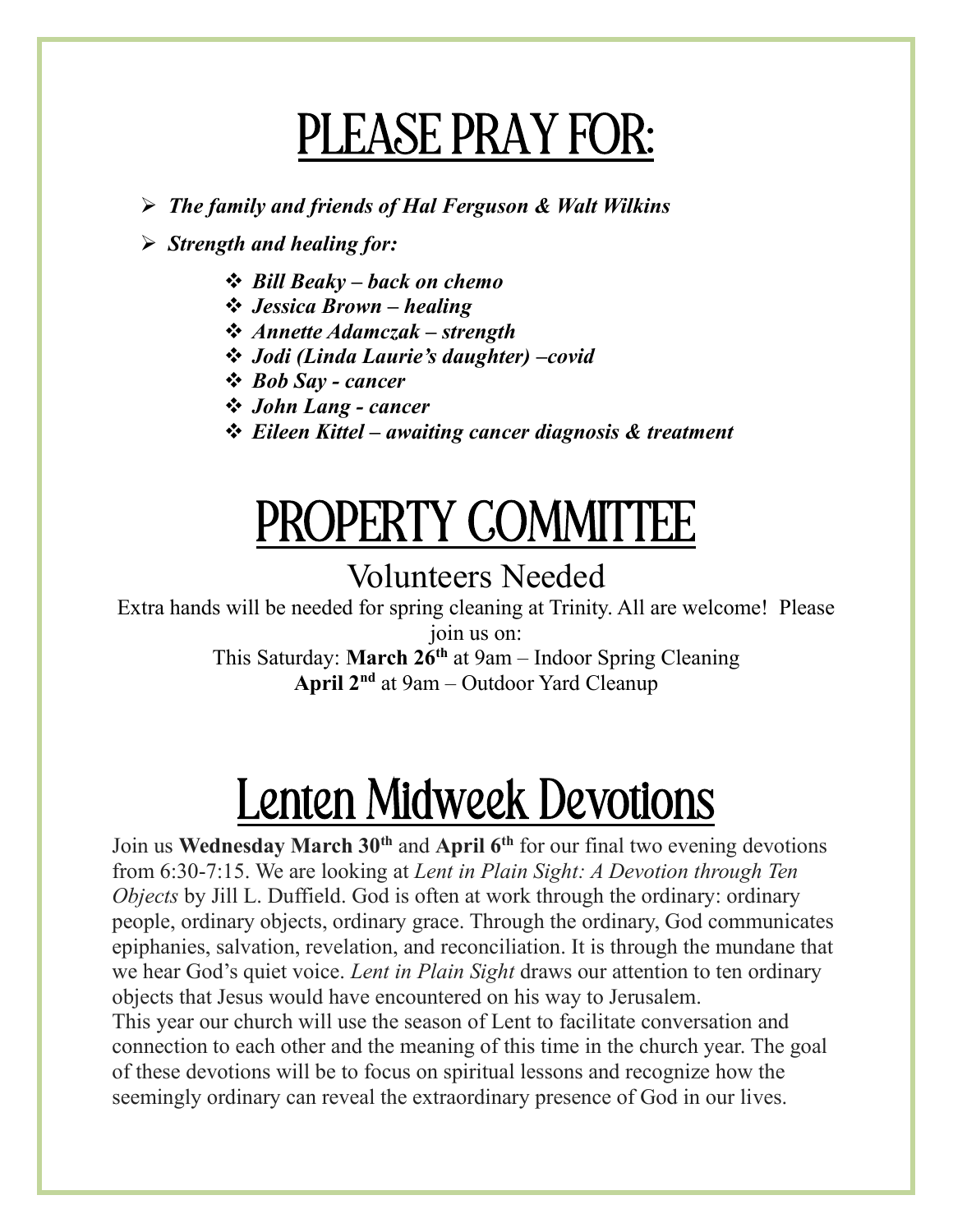**Devotions will also be available via Zoom, use Meeting ID: 878 4162 1035 and Passcode: 952121**

## The Hospitality Room Returns

The hospitality room - and after-worship fellowship - is back! We hope you'll hang around after Sunday worship to get to know each other better once again and have those in-person connection times we've missed so much. There is a sign-up sheet available if you'd be able to help with refreshments, or see Paula Jendrowski if you'd like to help.

## **Lenten Diaper Collection**

Current diaper count: 1742 and counting!

This Lent the entire Upstate New York Synod is collecting…Diapers! What are the consequences of diaper need? One in three families suffers from diaper need in the US. Based on present funding in NYS and many other areas in the US, diapers cannot be purchased with food stamps. Babies who remain too long in a soiled diaper are exposed to increased health risks and concerns. Diaper need creates additional stress and concern for the family as well. Most child care centers, even free and subsidized facilities, require parents to provide a day's supply of disposable diapers; therefore, many parents cannot go back to work or school if they cannot leave their babies at child care.

**Trinity is joining in to do something about this! We are collecting size 4, 5 and 6 disposable diapers that will be donated to** *All Babies Cherished* **in Batavia, an agency that helps with the needs of young families through support, education and supplies. You can add to the diaper stack that will be growing in front of the altar during Lent starting March 6th and ending April 13th**

# Easter Sunday Brunch and Egg Hunt

Join us after Easter Sunday worship in the fellowship hall as we have our joyous Easter brunch! *Kids*: there will be an Easter egg hunt too! Help make brunch happen by bringing an item to share. Please let Donna Kumpf or Paula Jendrowski know if you're able to bring an item.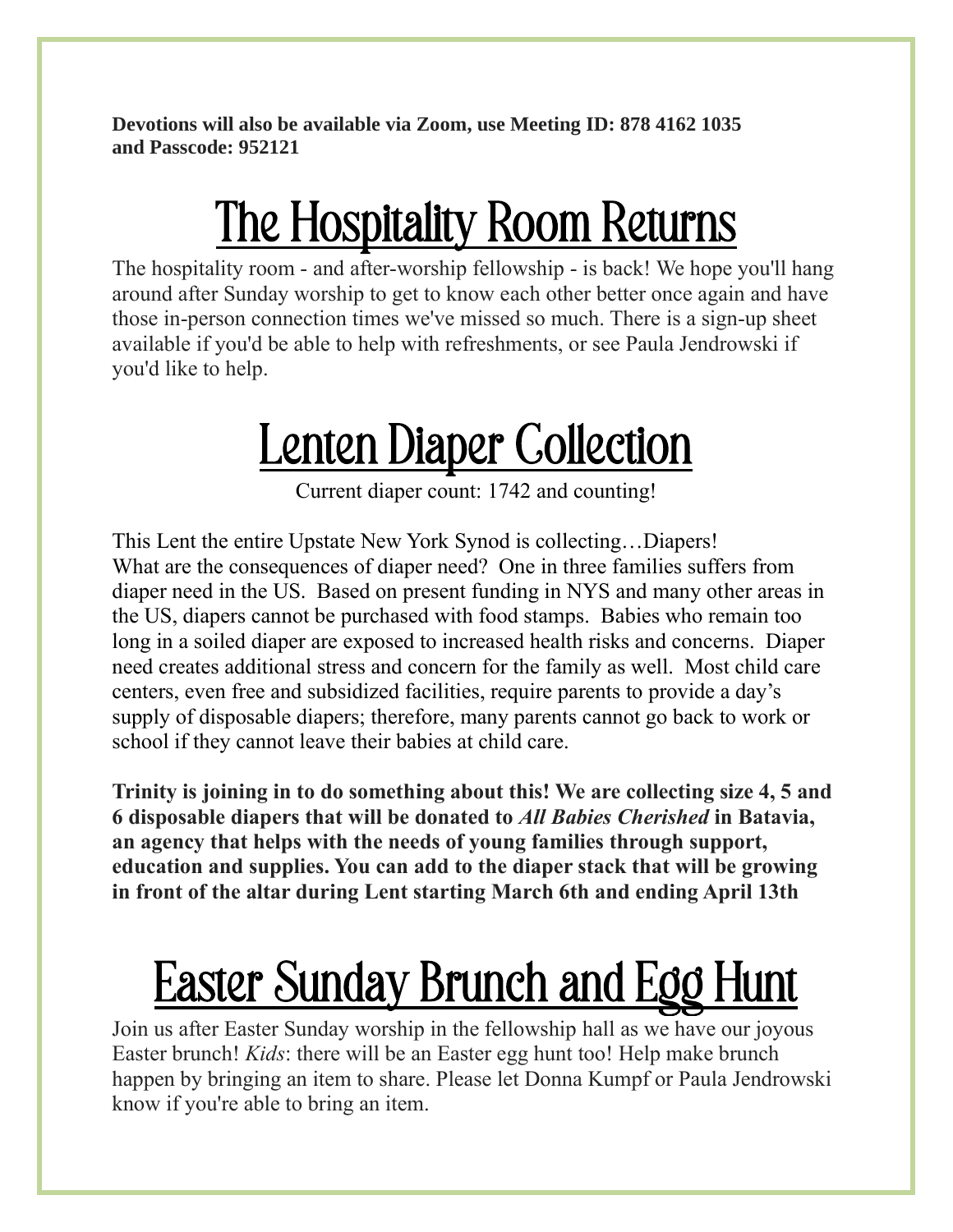### Spaghetti Supper

In years' past, Trinity's Youth group supported the Children's Hospital by way of a Spaghetti Supper. This tradition continued for a number of years, when Trinity's women took over the fundraiser and designating the beneficiary every year. People of the community look forward to this dinner. During the pandemic shutdown, the people of Trinity couldn't offer the dinner, but last year a drive-thru Spaghetti Supper was held…and WOW! What a success! This year it will be held **on Saturday April 23rd at 4:30pm.** We will once again offer spaghetti with tossed salad, bread and butter. In respect to our friends and neighbors who are still taking pandemic precautions, it will be a drive-thru format again. You are asked to check out the sign-up sheet posted in the narthex to see where you may be of help – either through donating ingredients or donating your time to help. All donations are gratefully accepted!

There will also be a drive-thru **bake sale** during the supper, with the proceeds going to support the people of Ukraine.

#### Choir Rehearsals

Come share your voice in our church choir! All are welcome, don't be shy! Here's our rehearsal schedule:

> Sunday March 27<sup>th</sup> at 8:00 am Wednesday March 30<sup>th</sup> at 7:15 pm Sunday April 3rd at 8:00 am Wednesday April 6th at 7:15 pm Sunday April 10th at 8:00 am Wednesday April 13th at 7:00 pm Sunday, April 17th at 8:00 am Wednesday, April 27th at 7:00 pm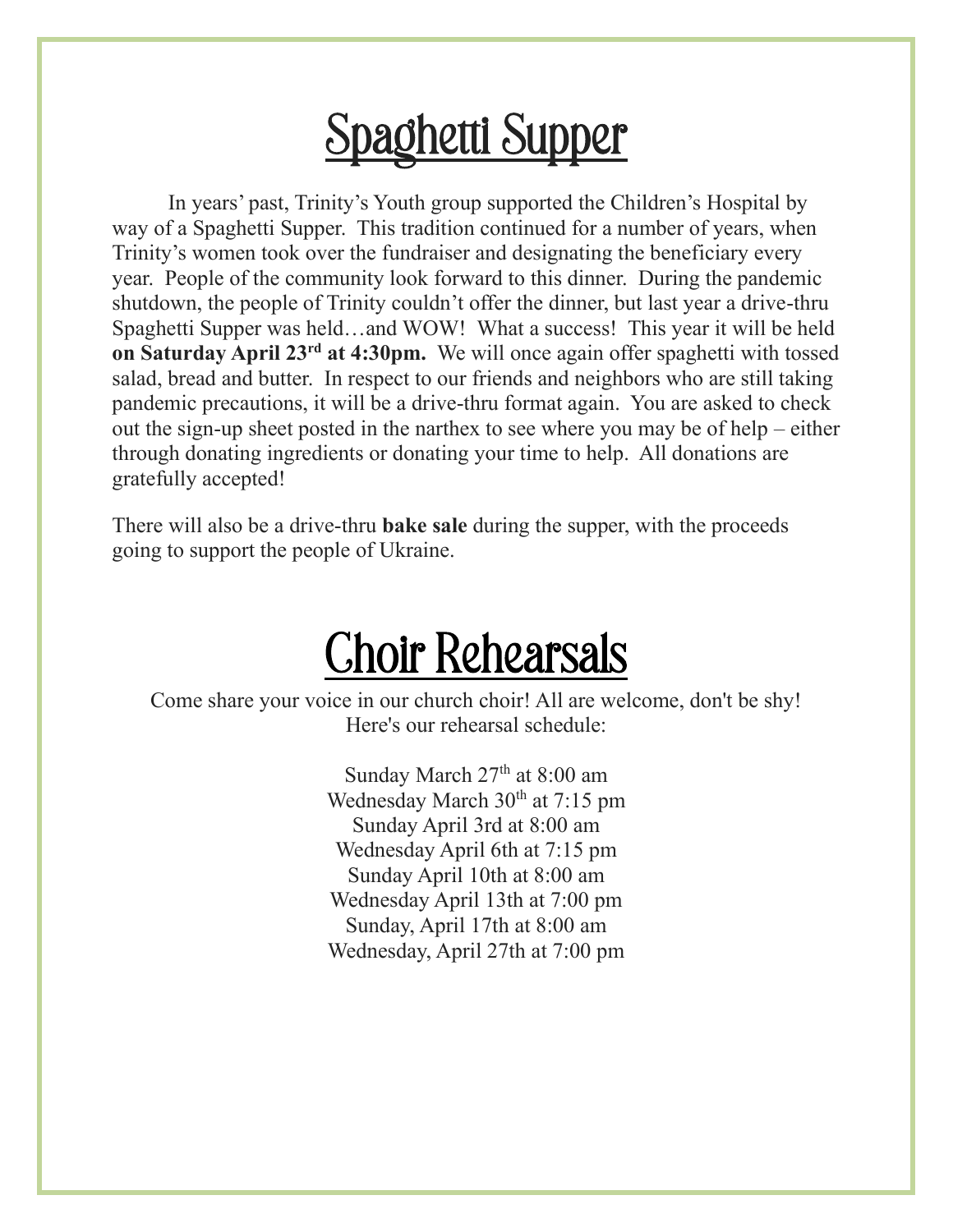### Akron**'**s Sidewalk Sale

Remember the days we collected items with a value of at least \$1.00? The fun we had packing them in boxes and wrapping in comic papers (which we had been collecting for a while) and marking them according to age & gender? The few hours we stood on Main St. in Akron to offer our items to passers by for \$1? Well, that time is back!

Trinity will be sharing this activity again. Throughout the months of April and May we will be collecting the items in a **box in the Youth Room** (found off of the fellowship hall) and assembling them. On *Friday, June 17th*, we will gather to wrap and mark the items, and on **Saturday, June 18th** the sale will start at **9 am**, and continue until all of the packages are sold. A *sign-up sheet* will be put out soon for volunteers to set up tables and man the station (2 hour shift.) Please consider either donating a few items or volunteering and share in the fun!

### ADULT FORUM

Our next meeting is **April 24th** following worship. All are welcome - the coffee will be on!

### MUTUAL MINISTRY TEAM

Trinity's Mutual Ministry Team of 3-4 people gathers quarterly to be a support to Pastor Rick. This team offers feedback to pastor, helps pastor process his ministry efforts and is attentive to pastor's self-care. The team is also attentive to the congregation, offering insight they observe and receive that can help pastor grow in his ministry. The team is also a safe place to pass along any suggestions and feedback to pastor in a positive way.

The hope is that this team will further help in accountability and communication between Pastor Rick and everyone at Trinity. Team members are Pastor Rick, Annette Adamczak, David Hofmeier and Lisa Kaminski. Feel free to reach out to the team if you have any questions or feedback.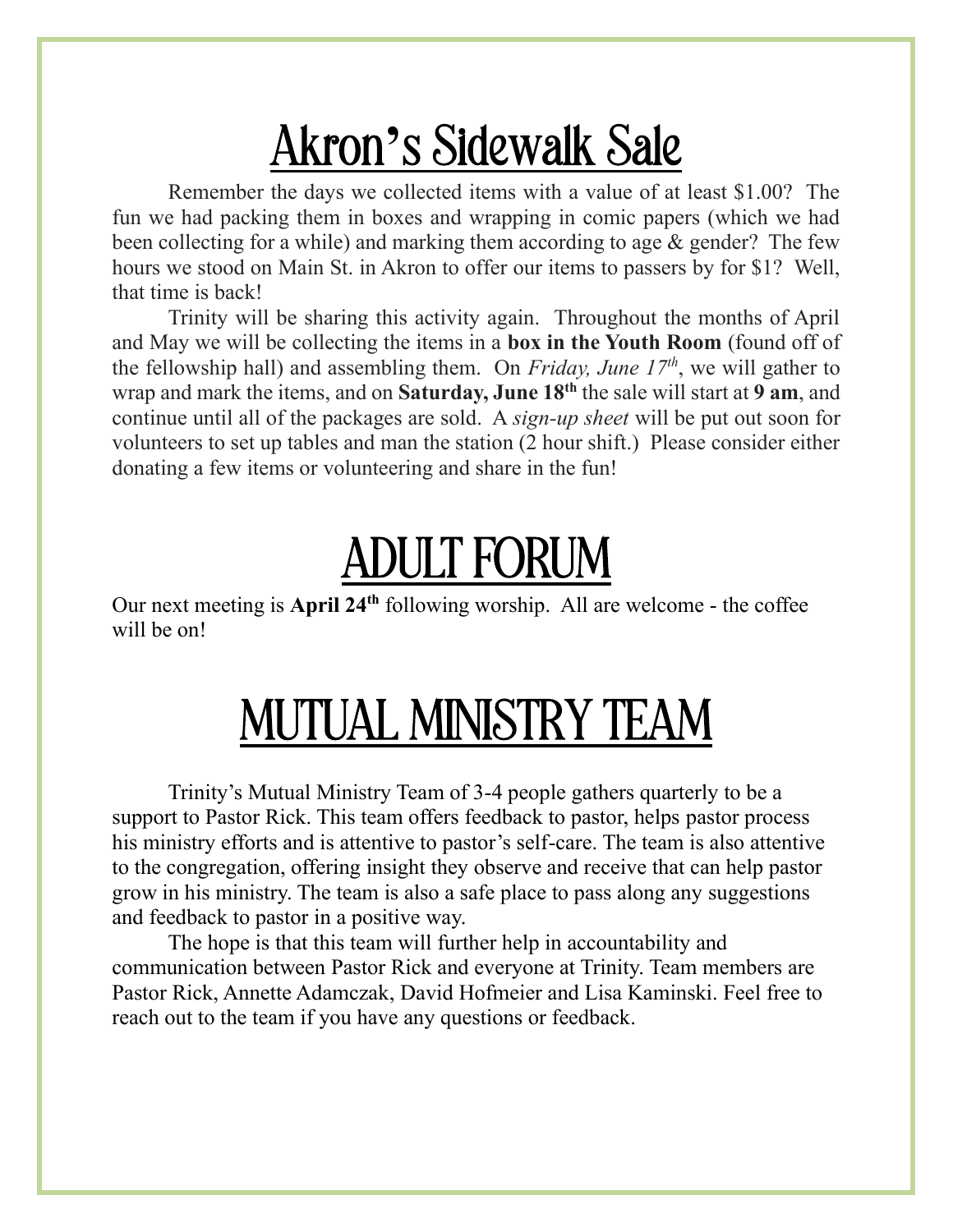# WI-FI

Trinity now has community Wi-Fi! To access it, go to 'Trinity Guest' on your device, and then when prompted, enter the password: BeABeacon

# AKRON-NEWSTEAD FOOD PANTRY

The food pantry is doing heroic work feeding our neighbors in the community! If you or someone you know is in need, here's when the pantry is open:

- o Food distribution is on the first Tuesday of the month, the next ones are: April  $5<sup>th</sup>$  & May  $3<sup>rd</sup>$ . Easter distribution is on April 12<sup>th</sup>.
- $\triangleright$  Set up and distribution occurs between 8-10:30 am. Call Jean Dolph at 716-908-2306 or Sharon Waff at 585-599-3893 for details.
- ➢ *Would you like to volunteer? Sharon at [sjwaff@yahoo.com.](mailto:sjwaff@yahoo.com)*
- ➢ To donate monetarily, please make checks payable to: *'Akron Newstead Food Pantry*

#### OFFICE HOURS:

**Pastor Rick:** Tuesdays & Thursdays 10:00 a.m. - 1:00 p.m. or by appointment **Tracy:** Tuesdays & Thursdays 11 a.m. - 2 p.m

\*Scheduling change – Tracy will be in later on April  $14<sup>th</sup>$ 

Be a Beacon *-* seeking and reflecting the light of the Lord*!*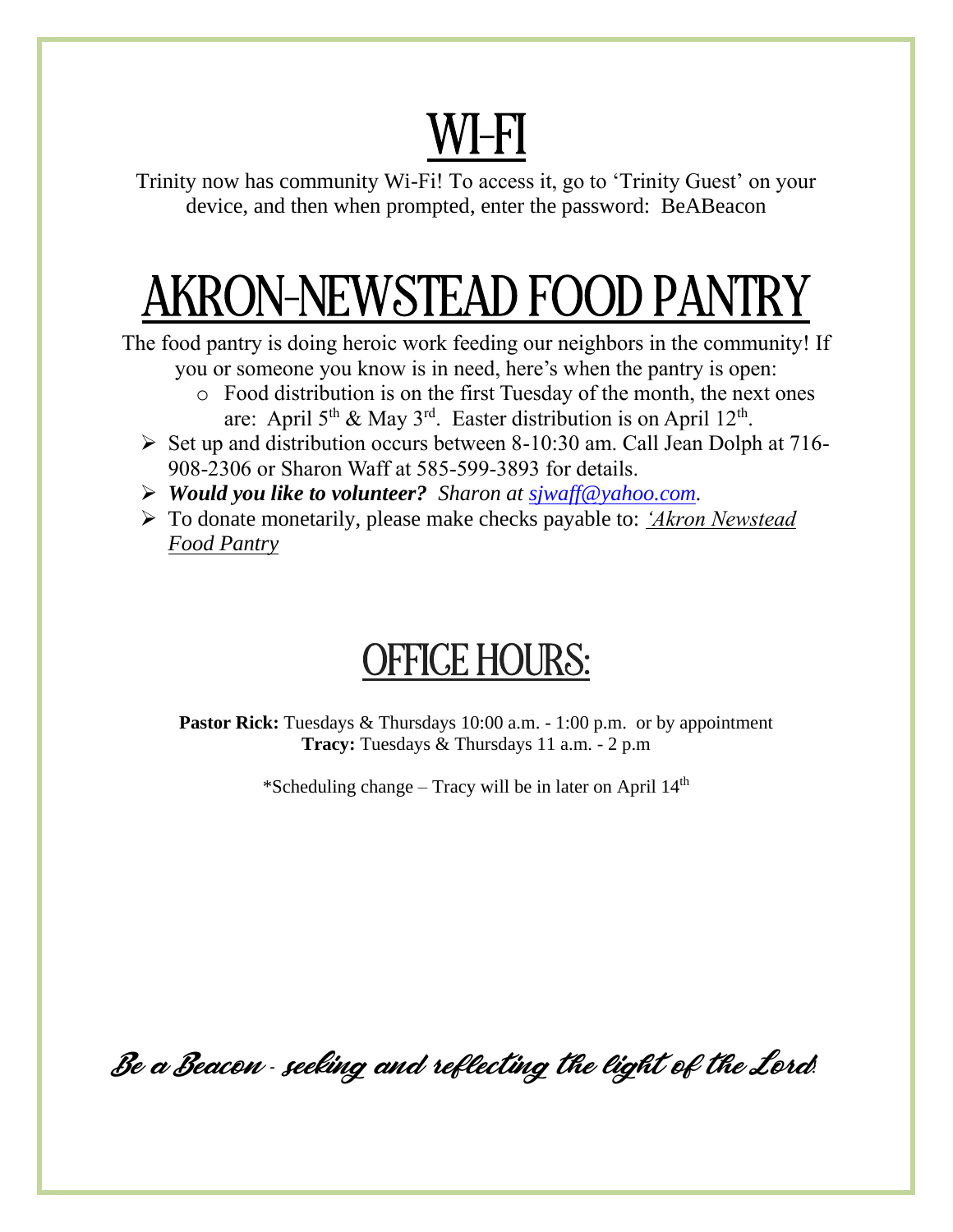

#### **APRIL BIRTHDAYS:**

8<sup>th</sup>- Becky Fix 9<sup>th</sup>- Emerson Polkowski 10<sup>th</sup>-Sandor Nagy 11th - Clint Szczygielski 12<sup>th</sup>- Kaila Szczygielski 15<sup>th</sup>- Catherine Schoenthal 16<sup>th</sup>- Darla Infanti 19<sup>th</sup> - Evan Eckerson 24<sup>th</sup> - Judy Rowland

#### **APRIL BAPTISMS:**

2<sup>nd</sup>- Ryan Dorr Claire Bentley Coffta 4<sup>th</sup>- Donna Kumpf 9<sup>th</sup>- Bill Nehrboss 10<sup>th</sup>- Tammy Johannes 12<sup>th</sup>- Lois Kruschke 16<sup>th</sup>- Andrew Jacob Congdon 18<sup>th</sup>- Hanna Skorupski 19<sup>th</sup>- Don Hoffmann 21<sup>st</sup>- Beth Aylsworth 24<sup>th</sup>- Garrett Jurewicz

#### **APRIL ANNIVERSARIES:**

28th - Irv & Sharon Easton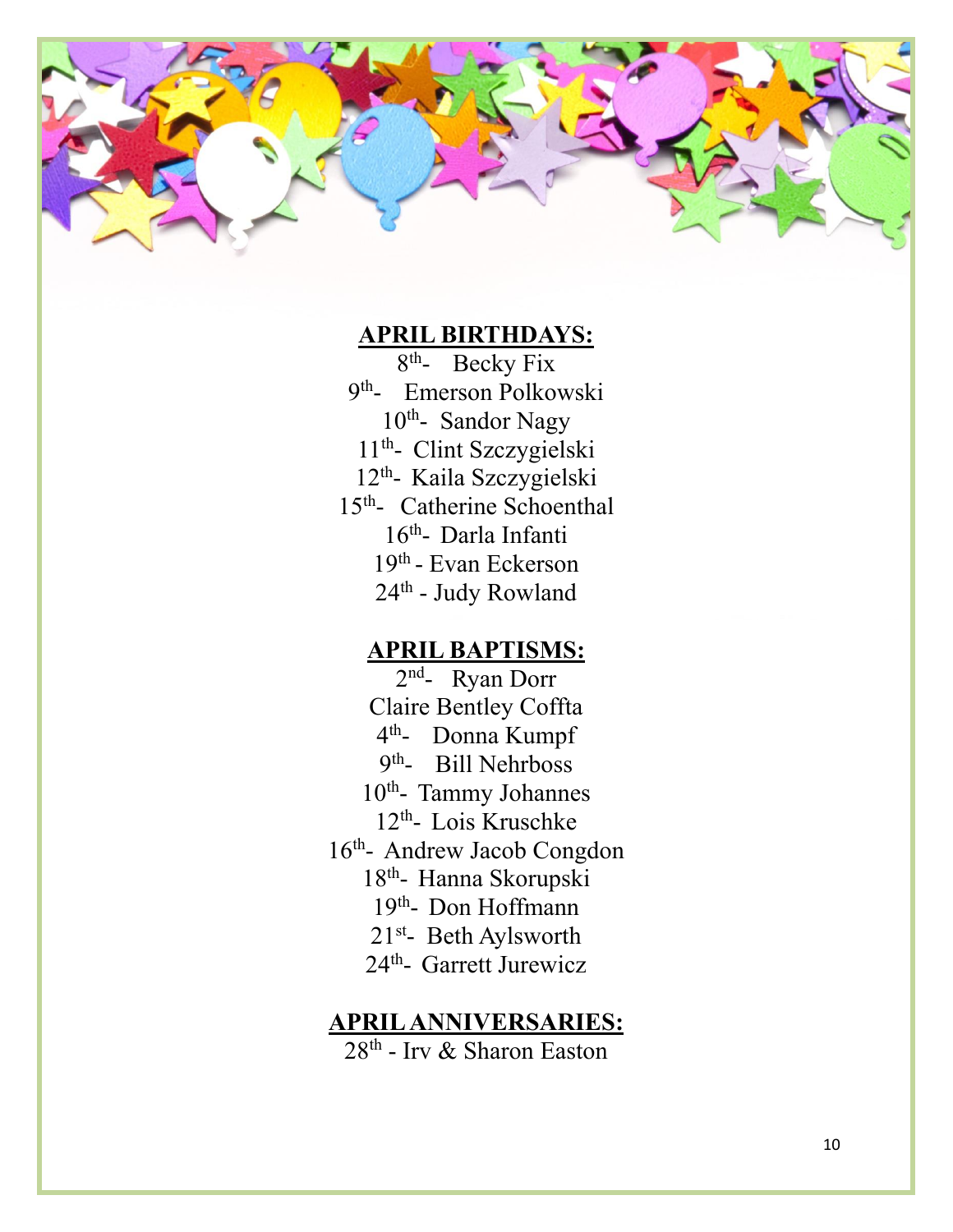#### **Trinity Evangelical Lutheran Church 2022 Easter Flower Order Form**



Please include cash or check, made payable to 'Trinity Lutheran Church.' PLEASE PLACE ORDER FORMS AND PAYMENT IN THE OFFERING PLATE OR DROP OFF AT THE CHURCH OFFICE. **Deadline for orders is Sunday, MARCH 27TH.**

|                                                  | <b>Flower</b>                             | Qty | <b>Price</b> | \$ Amount |
|--------------------------------------------------|-------------------------------------------|-----|--------------|-----------|
| EASTER LILIES, Nelli white, 6-10 bud/bloom       |                                           |     | \$9.50       |           |
| <b>EASTER MUMS * assorted colors</b>             |                                           |     | \$9.50       |           |
| <b>TULIPS*</b>                                   | Circle color: Red / White / Purple / Pink |     | \$7.50       |           |
| <b>HYACINTHS*</b>                                | Circle color: White / Purple / Pink       |     | \$7.50       |           |
| <b>DAFFODILS*</b>                                |                                           |     | \$7.50       |           |
| HYDRANGEAS: 8" planter Circle color: Pink / Blue |                                           |     | \$18.50      |           |
| AZALEA: 8" planter                               | Circle color: Red / White / Purple / Pink |     | \$17.50      |           |
| I lieu of flowers I would like to donate to      |                                           |     |              |           |
| $*= 6"$ planters                                 | <b>TOTAL AMOUNT PAID:</b>                 |     |              |           |

**Please complete the following:** *(Ensure the color of plant is documented with each message below.)*

\_\_\_\_\_\_\_\_\_\_\_\_\_\_\_\_\_\_\_\_\_\_\_\_\_\_\_\_\_\_\_\_\_\_\_\_\_\_\_\_\_\_\_\_\_\_\_\_\_\_\_\_\_\_\_\_\_\_\_\_\_\_\_\_\_\_\_\_\_\_\_\_\_\_\_\_\_\_\_\_\_\_\_\_\_

\_\_\_\_\_\_\_\_\_\_\_\_\_\_\_\_\_\_\_\_\_\_\_\_\_\_\_\_\_\_\_\_\_\_\_\_\_\_\_\_\_\_\_\_\_\_\_\_\_\_\_\_\_\_\_\_\_\_\_\_\_\_\_\_\_\_\_\_\_\_\_\_\_\_\_\_\_\_\_\_\_\_\_\_\_

\_\_\_\_\_\_\_\_\_\_\_\_\_\_\_\_\_\_\_\_\_\_\_\_\_\_\_\_\_\_\_\_\_\_\_\_\_\_\_\_\_\_\_\_\_\_\_\_\_\_\_\_\_\_\_\_\_\_\_\_\_\_\_\_\_\_\_\_\_\_\_\_\_\_\_\_\_\_\_\_\_\_\_\_\_

\_\_\_\_\_\_\_\_\_\_\_\_\_\_\_\_\_\_\_\_\_\_\_\_\_\_\_\_\_\_\_\_\_\_\_\_\_\_\_\_\_\_\_\_\_\_\_\_\_\_\_\_\_\_\_\_\_\_\_\_\_\_\_\_\_\_\_\_\_\_\_\_\_\_\_\_\_\_\_\_\_\_\_\_\_

\_\_\_\_\_\_\_\_\_\_\_\_\_\_\_\_\_\_\_\_\_\_\_\_\_\_\_\_\_\_\_\_\_\_\_\_\_\_\_\_\_\_\_\_\_\_\_\_\_\_\_\_\_\_\_\_\_\_\_\_\_\_\_\_\_\_\_\_\_\_\_\_\_\_\_\_\_\_\_\_\_\_\_\_\_

\_\_\_\_\_\_\_\_\_\_\_\_\_\_\_\_\_\_\_\_\_\_\_\_\_\_\_\_\_\_\_\_\_\_\_\_\_\_\_\_\_\_\_\_\_\_\_\_\_\_\_\_\_\_\_\_\_\_\_\_\_\_\_\_\_\_\_\_\_\_\_\_\_\_\_\_\_\_\_\_\_\_\_\_

\_\_\_\_\_\_\_\_\_\_\_\_\_\_\_\_\_\_\_\_\_\_\_\_\_\_\_\_\_\_\_\_\_\_\_\_\_\_\_\_\_\_\_\_\_\_\_\_\_\_\_\_\_\_\_\_\_\_\_\_\_\_\_\_\_\_\_\_\_\_\_\_\_\_\_\_\_\_\_\_\_\_\_\_\_

\_\_\_\_\_\_\_\_\_\_\_\_\_\_\_\_\_\_\_\_\_\_\_\_\_\_\_\_\_\_\_\_\_\_\_\_\_\_\_\_\_\_\_\_\_\_\_\_\_\_\_\_\_\_\_\_\_\_\_\_\_\_\_\_\_\_\_\_\_\_\_\_\_\_\_\_\_\_\_\_\_\_\_\_\_

\_\_\_\_\_\_\_\_\_\_\_\_\_\_\_\_\_\_\_\_\_\_\_\_\_\_\_\_\_\_\_\_\_\_\_\_\_\_\_\_\_\_\_\_\_\_\_\_\_\_\_\_\_\_\_\_\_\_\_\_\_\_\_\_\_\_\_\_\_\_\_\_\_\_\_\_\_\_\_\_\_\_\_\_

**Name\_\_\_\_\_\_\_\_\_\_\_\_\_\_\_\_\_\_\_\_\_\_\_\_\_\_\_\_\_\_\_\_\_\_\_\_\_\_\_\_\_\_Phone#:\_\_\_\_\_\_\_\_\_\_\_\_\_\_\_\_\_\_\_\_\_\_\_\_**

In loving memory of:

Given By:

In honor of:

Given By:

In loving memory of:

Given By: